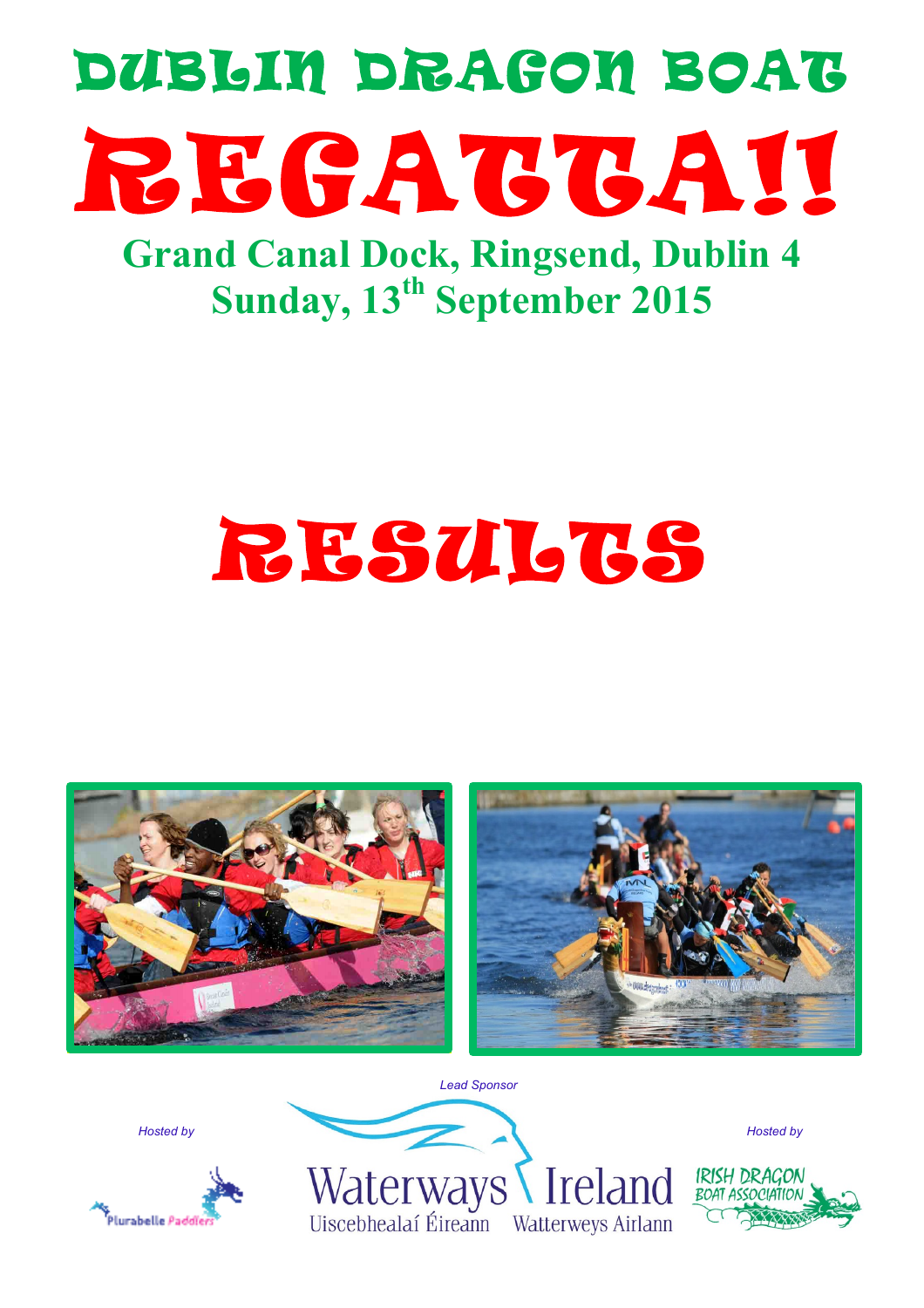## Dublin Dragon Boat Regatta

**Grand Canal Dock, Ringsend, Dublin 4**

**Sunday, 13th September 2015**

|                                                      | Lane 1           | Lane 2         | Lane 3   | Lane 4            |  |  |
|------------------------------------------------------|------------------|----------------|----------|-------------------|--|--|
| <b>INTERNATIONAL OPEN CHALLENGE – ROUND 1 – 400M</b> |                  |                |          |                   |  |  |
| Race 1                                               | The Easy Dragons | Dublin Vikings | EDEK Ahn | Dublin or Nothin' |  |  |
|                                                      |                  |                | Dragons  | (mixed)           |  |  |
| 10.00                                                | 1.38.49          | 1.39.36        | 38.27    | 1.37.85           |  |  |

#### **INTERNATIONAL WOMEN'S CHALLENGE – SEEDING HEATS – 400M**

| Race 2 | <b>GB</b> Slayers | Plurabelle      | Pool of Life      | Pink Champagne |
|--------|-------------------|-----------------|-------------------|----------------|
|        |                   | Paddlers        |                   |                |
| 10.20  | 1.39.24           | 1.49.74         | 1.50.03           | 2.03.60        |
|        |                   |                 |                   |                |
| Race 3 | Carlow Dragons    | Florence Dragon | Dublin or Nothin' |                |
|        |                   | Lady & Friends  |                   |                |
| 10.40  | 1.45.57           | 1.51.72         | .51.13            |                |

**All crews race off to determine their lane positions in the Semi Finals, Races 9 & 10.**

#### **COMBINED CLASS – ROUND 1 – 200M**

| Race 4 | Antimacassar               | Cromaboo Nua            | FR Kelly Rowbots          | <b>Skerries Goats</b>           |
|--------|----------------------------|-------------------------|---------------------------|---------------------------------|
| 11.00  | 1.03.45                    | 0.57.80                 | 1.21.43                   | 1.05.75                         |
| Race 5 | Dublin Vikings<br>$\Delta$ | <b>Skerries Minions</b> | Kendra Warriors           | <b>BOB</b>                      |
| 11.20  | 1.02.19                    | 1.00.26                 | 0.51.93                   | <b>DNR</b>                      |
| Race 6 | <b>Puddle Paddlers</b>     | Liquorice Allsorts      | Joey's Dashers            | <b>Muckross Park</b><br>Dragons |
| 11.40  | 1.10.68                    | 1.15.72                 | 1.21.75                   | 1.07.99                         |
| Race 7 | The Paddle<br>Platoon      | Castleknock<br>College  | St. Michael's y<br>Amigos | <b>Puddle Pushers</b>           |
| 12.00  | 1.04.22                    | <b>DNR</b>              | 1.00.82                   | 1.20.70                         |

#### **INTERNATIONAL OPEN CHALLENGE – ROUND 2 – 400M**

| Race 8 | Dublin or Nothin' | EDEKAhn | Dublin Vikings | The Easy Dragons |
|--------|-------------------|---------|----------------|------------------|
|        | (mixed)           | Dragons |                |                  |
| 12.20  | .38.82            | 1.37.47 | .39.17         | .39.08           |

#### **INTERNATIONAL WOMEN'S CHALLENGE – 400M**

| Race 9              | Dublin or Nothin' | <b>GB</b> Slayers | Plurabelle     | Pink Champagne |
|---------------------|-------------------|-------------------|----------------|----------------|
|                     |                   |                   | Paddlers       |                |
| <b>Semi Final 1</b> | $5th$ in Heats    | $1st$ in Heats    | $3rd$ in Heats | $7th$ in Heats |
| 12.40               | .53.67            | .41.07            | .50.18         | 2.03.05        |







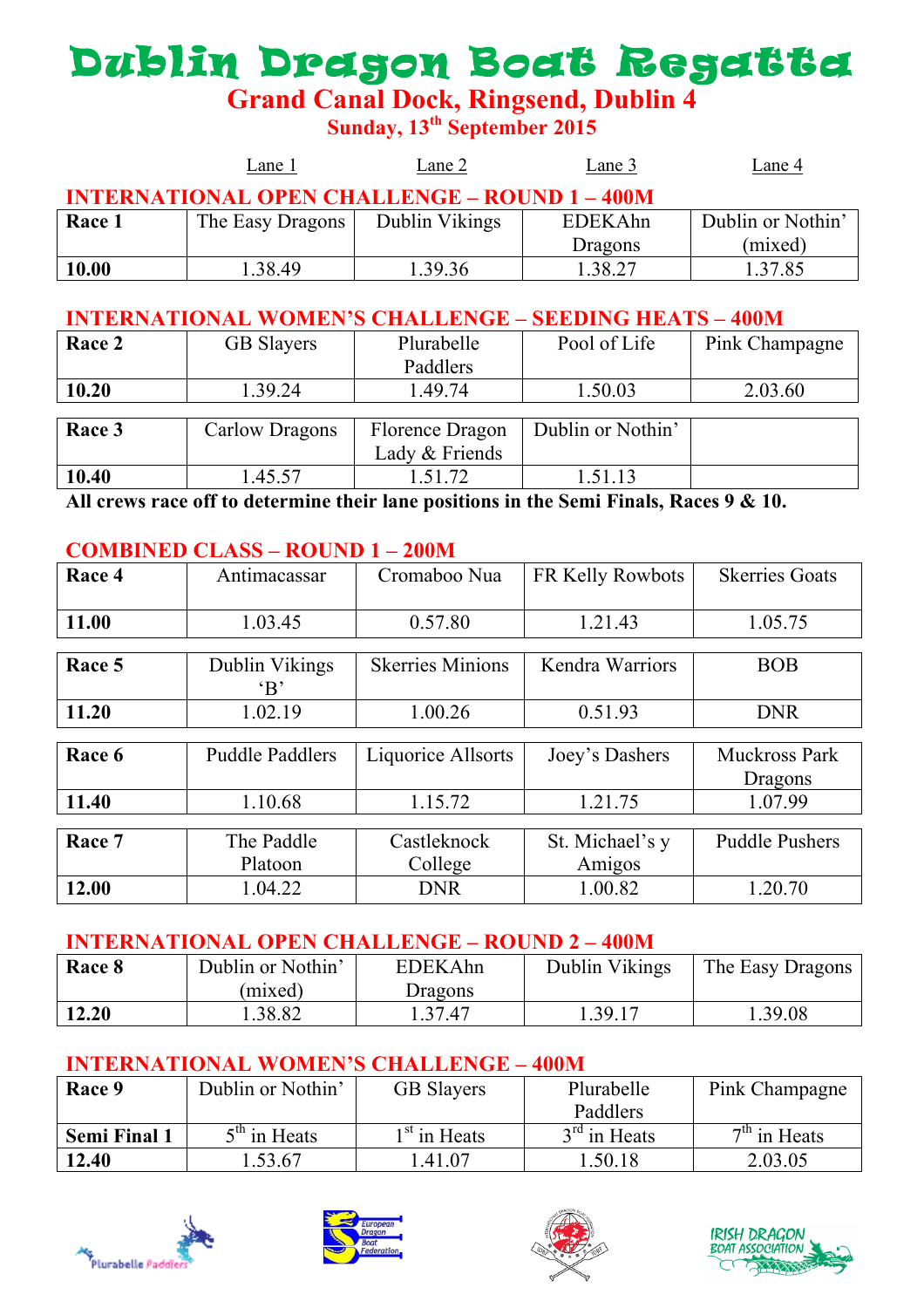|                     | Lane 1                            | Lane 2         | Lane 3                   | Lane 4 |
|---------------------|-----------------------------------|----------------|--------------------------|--------|
| Race 10             | Florence Dragon<br>Lady & Friends | Carlow Dragons | Pool of Life             |        |
| <b>Semi Final 2</b> | $6th$ in Heats                    | $2nd$ in Heats | 4 <sup>th</sup> in Heats |        |
| 13.00               | .53.98                            | .49.10         | .54.62                   |        |

**The winner of each Semi Final plus the two fastest losers overall go straight to the Major Final, Race 17. The remaining crews go to the Minor Final, Race 16.**

#### **COMBINED CLASS – ROUND 2 – 200M**

| Race 11 | Kendra Warriors       | <b>Puddle Paddlers</b> | Cromaboo Nua            | Dublin Vikings<br>" $B$ " |
|---------|-----------------------|------------------------|-------------------------|---------------------------|
| 13.20   | 0.50.64               | 1.08.10                | 0.58.58                 | 0.59.24                   |
|         |                       |                        |                         |                           |
| Race 12 | <b>BOB</b>            | Antimacassar           | <b>Puddle Pushers</b>   | Joey's Dashers            |
|         |                       |                        |                         |                           |
| 13.40   | 1.00.39               | 1.02.97                | 1.18.56                 | 1.15.04                   |
|         |                       |                        |                         |                           |
| Race 13 | Castleknock           | FR Kelly Rowbots       | <b>Skerries Minions</b> | Liquorice Allsorts        |
|         | College               |                        |                         |                           |
| 14.00   | <b>DNR</b>            | 1.13.00                | 0.59.54                 | 1.26.86                   |
|         |                       |                        |                         |                           |
| Race 14 | <b>Skerries Goats</b> | <b>Muckross Park</b>   | The Paddle              | St. Michael's y           |
|         |                       | Dragons                | Platoon                 | Amigos                    |
| 14.20   | 1.02.65               | 1.04.63                | 0.59.91                 | 0.58.66                   |

#### **INTERNATIONAL OPEN CHALLENGE – ROUND 3 – 400M**

| Race 15 | Dublin Vikings | Dublin or Nothin' | The Easy Dragons | <b>EDEKAhn</b> |
|---------|----------------|-------------------|------------------|----------------|
|         |                | (mixed)           |                  | Dragons        |
| 14.40   | .39.53         | 1.39.85           | .38.87           | 1.37.46        |

**Each crew races 3 times. The slowest time recorded by each crew is disregarded & the remaining 2 times are added together. The aggregate times will determine positions 1 – 4 in the International Open Challenge.**

#### **INTERNATIONAL WOMENS CHALLENGE – 400M**

| Race 16            | Pool of Life            | Florence Dragon | Pink Champagne |  |
|--------------------|-------------------------|-----------------|----------------|--|
|                    |                         | Lady & Friends  |                |  |
| <b>Minor Final</b> | $6^{\text{th}}$ in SFs. | $5th$ in SFs    | $7th$ in SFs   |  |
| 15.00              | .54.32                  | 1.54.56         | 2.04.27        |  |

**The Minor Final determines positions 5 – 7 in the International Women's Challenge.**

| Race 17            | Plurabelle Paddlers            | <b>GB</b> Slayers | Carlow Dragons   | Dublin or Nothin'    |
|--------------------|--------------------------------|-------------------|------------------|----------------------|
| <b>Major Final</b> | 3 <sup>rd</sup> Fastest in SFs | $1st$ in Race 9   | $1st$ in Race 10 | $4th$ Fastest in SFs |
| 15.20              | .50.35                         | .40.27            | l.44.90          | .51.42               |

**The Major Final determines positions 1 – 4 in the International Women's Challenge.**







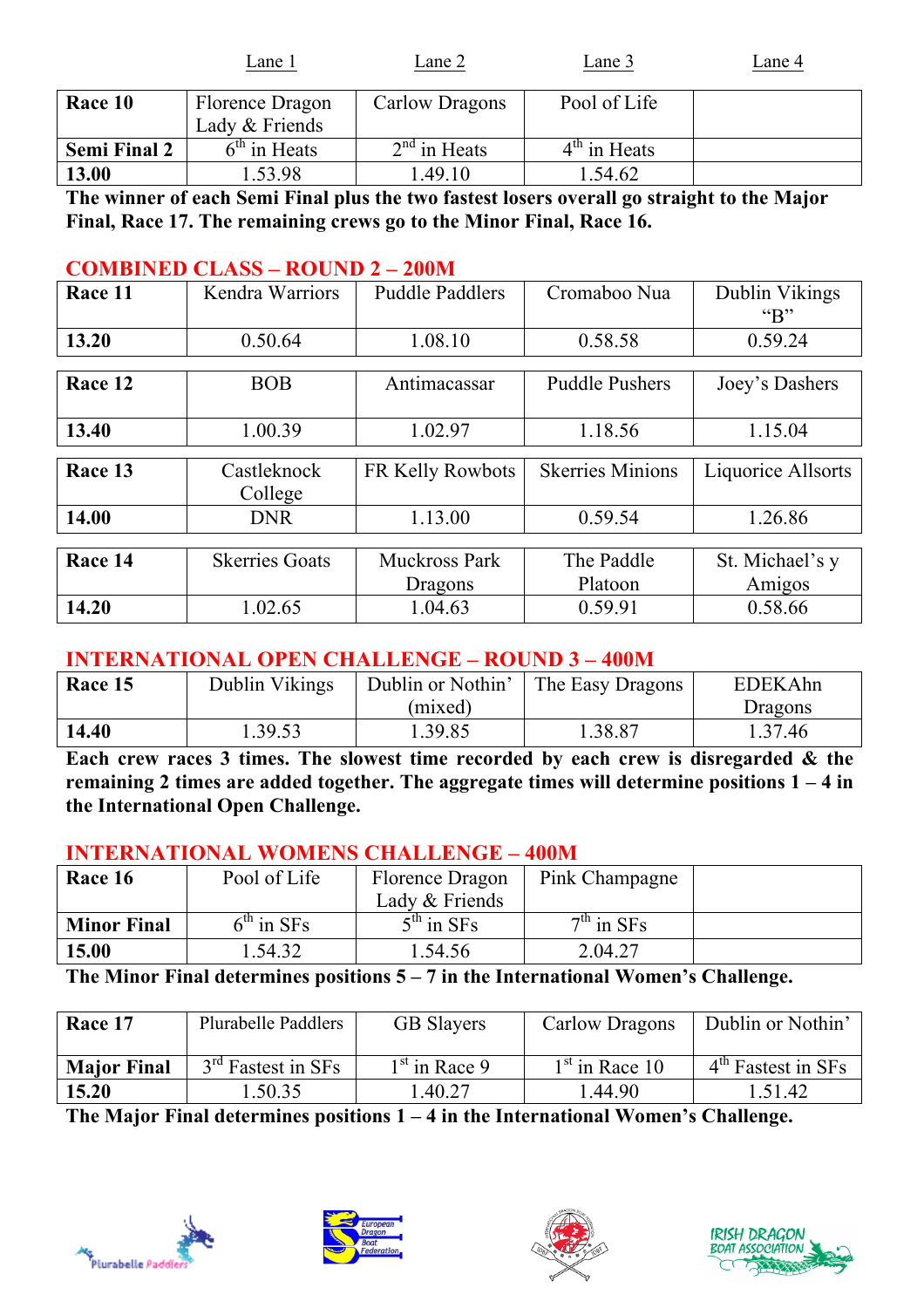#### **COMBINED CLASS – ROUND 3 – 200M**

| Race 18 | <b>Skerries Minions</b> | <b>Skerries Goats</b> | BOB | Castleknock<br>College   |
|---------|-------------------------|-----------------------|-----|--------------------------|
| 15.40   |                         | -                     |     | $\overline{\phantom{0}}$ |

| Race 19 | <b>Muckross Park</b><br>Dragons | Joey's Dashers  | <b>Puddle Paddlers</b> | Kendra Warriors |
|---------|---------------------------------|-----------------|------------------------|-----------------|
| 16.00   |                                 |                 |                        |                 |
|         |                                 |                 |                        |                 |
| Race 20 | Cromaboo Nua                    | St. Michael's y | Liquorice Allsorts     | Antimacassar    |

|           |                          | Amıgos                   |                                                                 |                                                             |
|-----------|--------------------------|--------------------------|-----------------------------------------------------------------|-------------------------------------------------------------|
| 16.20     | $\overline{\phantom{0}}$ | $\overline{\phantom{a}}$ |                                                                 | $\overline{\phantom{0}}$                                    |
|           |                          |                          |                                                                 |                                                             |
| . .<br>-- | $m = 1.11$<br>- 11       | $-72.11$<br>$-1$         | $\mathbf{r}$ and $\mathbf{r}$ and $\mathbf{r}$ and $\mathbf{r}$ | $T_{\rm I}$ $T_{\rm I}$ $T_{\rm I}$ $T_{\rm I}$ $T_{\rm I}$ |

| Race 21 | <b>Puddle Pushers</b>    | The Paddle | Dublin Vikings | <b>FR Kelly Rowbots</b>  |
|---------|--------------------------|------------|----------------|--------------------------|
|         |                          | Platoon    | $\mathfrak{c}$ |                          |
| 16.40   | $\overline{\phantom{a}}$ |            | $- -$          | $\overline{\phantom{a}}$ |

**Each crew races 3 times. The slowest time recorded by each crew is disregarded & the remaining 2 times are added together. The 4 crews with the fastest aggregate times in each competition class go straight to their own Major Finals; the remaining crews are now out of the competition.**

**\*\* Due to bad weather conditions Combined Class - Round 3 did not run\*\***

| UNDUN 10 S CHAUDUNGUL – MAJOLI HINAU – ZUUM |                 |                 |                 |                 |
|---------------------------------------------|-----------------|-----------------|-----------------|-----------------|
| Race 22                                     | Muckross Park   | St. Michael's y | The Paddle      | Joey's Dashers  |
|                                             | <b>Dragons</b>  | Amigos          | Platoon         |                 |
| <b>Major Final</b>                          | $3rd$ in Rounds | $1st$ in Rounds | $2nd$ in Rounds | $4th$ in Rounds |
| 17.00                                       | 1.06.42         | 0.59.37         | DNR             | .16.94          |

#### **UNDER 18'S CHALLENGE – MAJOR FINAL – 200M**

**The Major Final determines positions 1 – 4 in the Under 18's Challenge.**

#### **NOVICE CHALLENGE – MAJOR FINAL – 200M**

| Race 23            | <b>Skerries Minions</b> | Kendra Warriors           | Cromaboo Nua    | Dublin Vikings<br>$\mathfrak{C}_{\mathbf{R}}$ |
|--------------------|-------------------------|---------------------------|-----------------|-----------------------------------------------|
| <b>Major Final</b> | $3rd$ in Rounds         | 1 <sup>st</sup> in Rounds | $2nd$ in Rounds | $4th$ in Rounds                               |
| 17.20              | 0.59.73                 | 0.49.07                   | 0.54.02         | 0.57.28                                       |

**The Major Final determines positions 1 – 4 in the Novice Challenge.**

#### **PRIZE GIVING 17.40HRS**